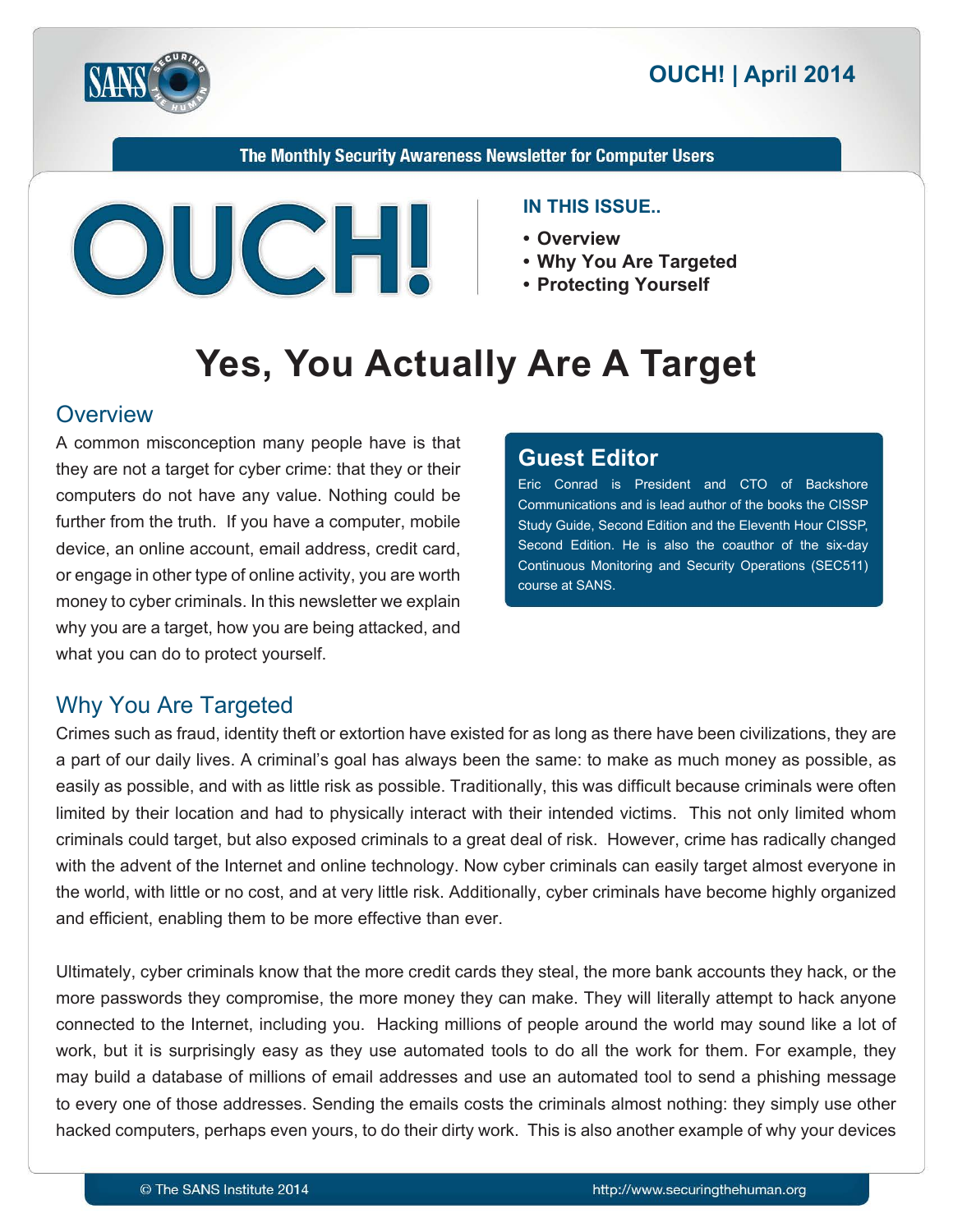# **2014 | OUCH! | April 2014**



## **Yes, You Actually Are A Target**

have value, if nothing else they can be used to hack or harm others. Ultimately, these criminals do not know who will fall victim to their email attacks, but they do know the more emails they send out the more people will eventually fall victim. Or perhaps the criminals will literally scan every computer on the Internet (once again using hacked computers to do the scanning), looking for any computers or devices they can hack into. Remember, you are not being singled out because you are special. Rather, these criminals are targeting everyone they can, which happens to include you.

#### **Protecting Yourself**

When cyber criminals attempt to hack people around the world, they are typically using relatively simple methods. Fortunately, by following some equally simple steps you can go a long way towards protecting vourself. Some steps we recommend include the following:



*You may not realize it, but your* devices and your information have *tremendous value to cyber criminals* around the world.

- Yourself: Ultimately, you are the first line of defense against any cyber attackers. Many attacks begin with a cyber criminal trying to trick or fool you, such as tricking you into opening an infected email attachment or fooling you into giving up your password over the phone. Common sense is your best defense: if something seems odd, suspicious or too good to be true, it is most likely an attack.
- Updating: Make sure that any computer or mobile device you use is fully updated and has all the latest patches. This is not only important for your operating system, but for any applications or plugins you are using. By always keeping your systems and applications updated you help protect yourself against the most common attacks.
- Passwords: Use a strong, unique password for each of your accounts. That way when a website you use gets hacked and all the site's passwords are compromised (including yours) your other accounts are safe. Also ensure that all your different devices are protected by a strong, unique password, PIN or some other type of locking mechanism. To securely keep track of all your different passwords we recommend you use a Password Manager.